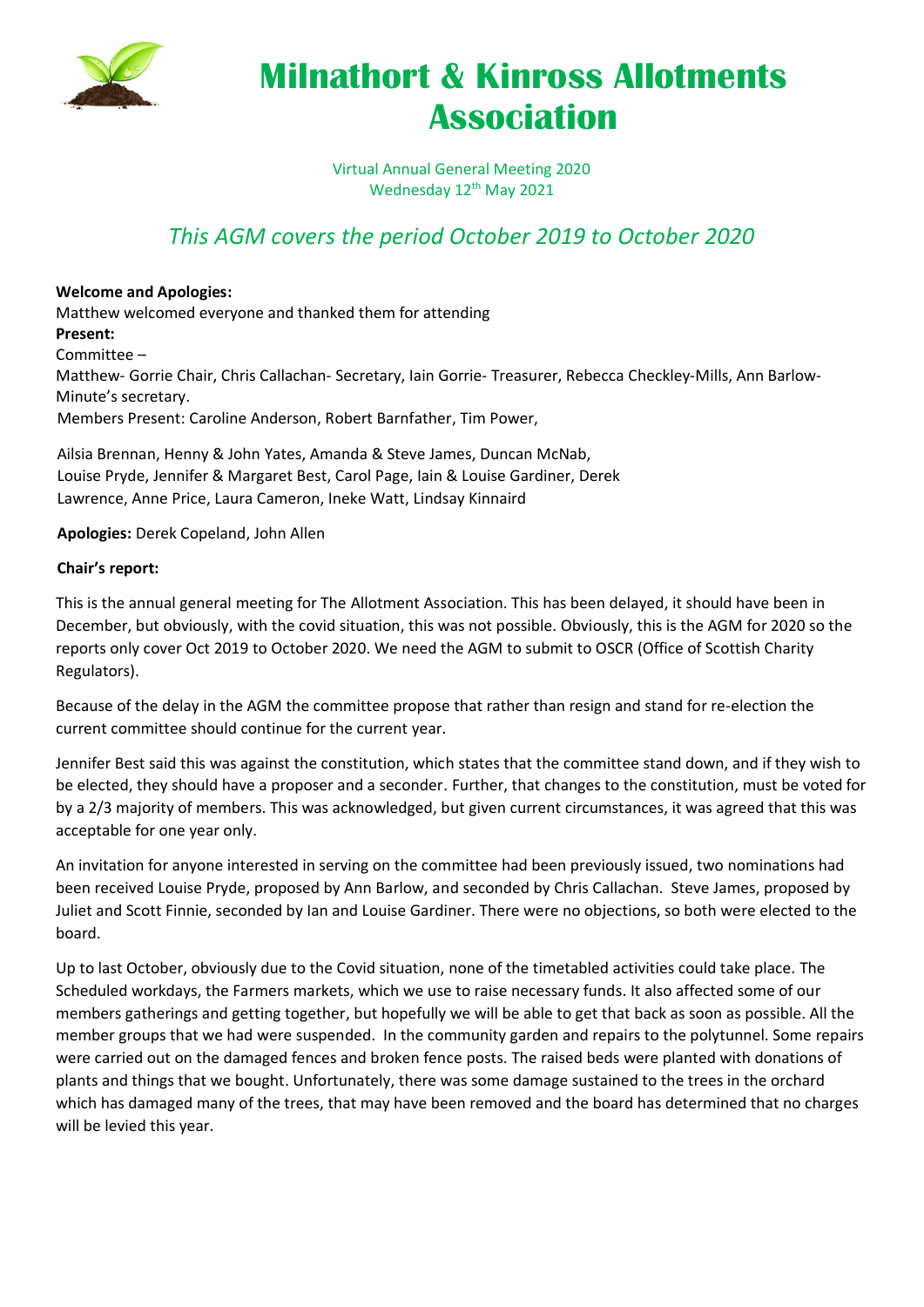

# **Milnathort & Kinross Allotments Association**

#### **Secretary's report:**

At the end of October, we had 64 active members. One member was given notice. 40 new members joined the association during that period and as of October last year, seven members waiting for plots, some of which have been offered starter plots which some have declined. They were no committee meetings held between February and October of last year. In the Community Garden after consultation with members who were looking after the community garden it was agreed that part be moved over to starter plots. Lastly, I have, following the changes to the government's data protection, will have to ask every member, when they join if they are willing for us to hold the information, i.e., name, address, telephone number, email address, etc.

#### **Treasurer's Report:**

Given the challenges we faced in 2020, re COVID, we still managed to create a surplus of £925 pounds over the year. The bank balance is currently at 5418 pounds. Allotment rentals and polytunnel spaces contributed over £2008 pounds. Revenues costs remain the same as last year. equipment costs continue to be a source of concern, costing us over £356 over the year. We replace some fence posts. Fixed costs continue to increase and have risen by about 10% of the year to £242 pounds. We spent £67 pounds on seed and compost, which we intended to sell at the farmers markets, as we could not do this, we tried to sell them on to members but unfortunately made a loss. We made £100 surplus on the bulk purchase of compost for members, due to having more delivered than we asked for.

The board have agreed that for 2021 rentals for plots and polytunnel spaces will remain the same. Because of the weevils in the orchard, we will not make a charge for trees in the orchard this year. We have repaired the skin of the polytunnel and put off replacing the skin for another year.

Chair: Thank you very much treasurer and secretary for your updates.

Treasurer: If you are all happy with the figures and they have been signed off, and then submit them to Oscr. We have to the end of July before they need to be in. If people have any questions, please get back to me, so I can get these addressed.

#### Chair: AOCB

A quick update on the most recent discussions that we have had with Caulders, then if anybody has got any queries or questions thereafter open to the floor.

We met with Caulders on the 29<sup>th of</sup> April. Three committee members, Colin Barrie, (owner) and his accountant, to discuss the issues that we had raised with them namely: -

- 1. Car parking, they are happy for us to use the car park at the moment, but this will be kept on a rolling review. On the basis that we are not abusing our privileges, if Caulders business grows as they would like, this privilege may be withdrawn.
- 2. Out of hours access to the site. It has been agreed that members would enter into an agreement with Caulders, in exchange for the security code, to undertake to use the pedestrian gate correctly and not pass the security code on to others. The agreement forms are available for member in the garden centre. In this way the association does not have any liability issue because the agreement is between Person A on the garden centre.
- 3. We discussed the working relationship going forward because obviously we are aware that it takes a long time and it takes a lot of effort to set up an association and whilst we still have seven years left on our lease. Mr Barrie stated he wants to have a constructive working relationship with us going forward, as long as we are not being detrimental to his business. That is the bottom line. I think that is a productive outcome. I